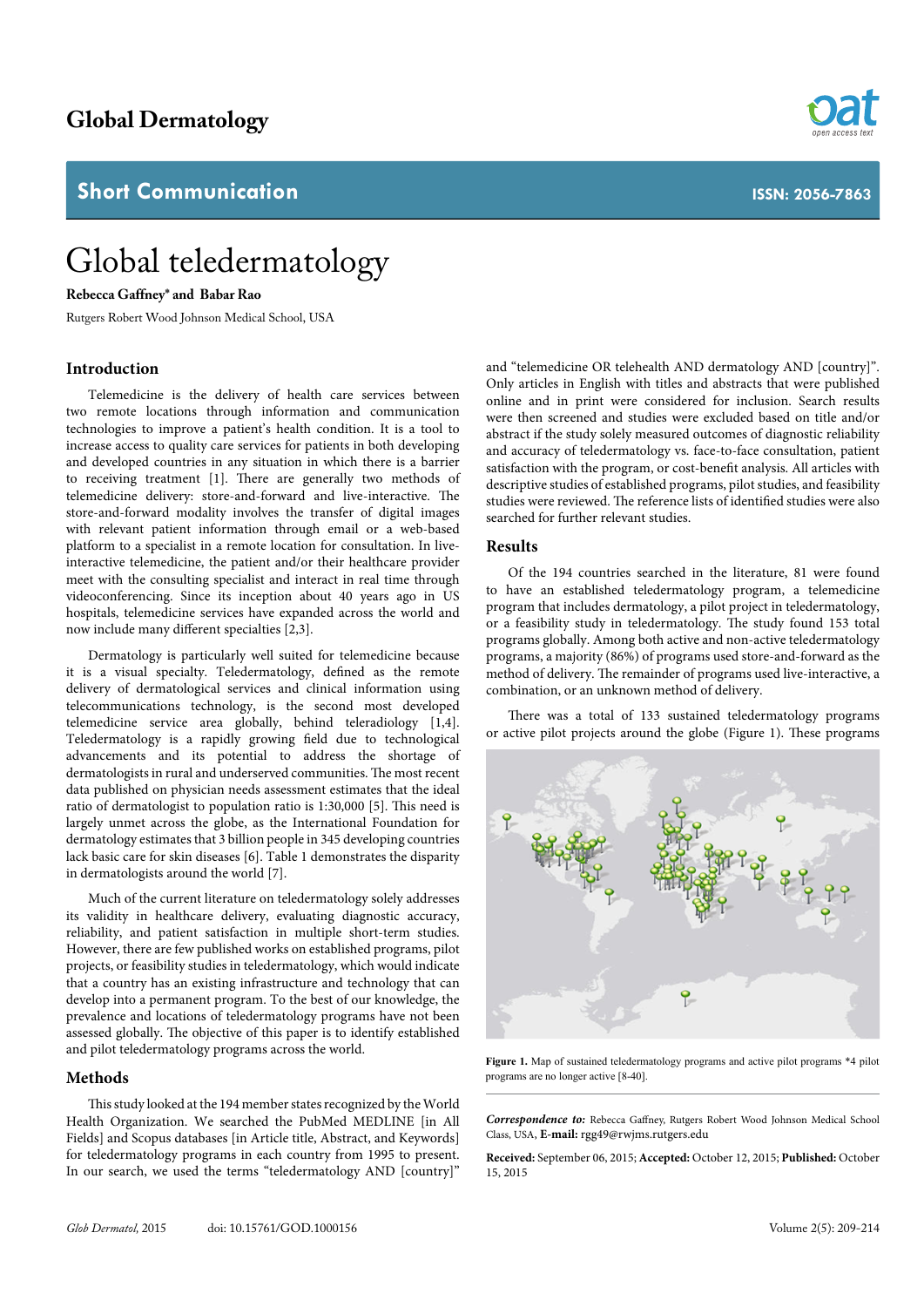include store-and-forward and live-interactive modalities delivered through government national health systems and other government initiatives, commercial organizations for consumers, and nonprofit/charitable organizations. In addition, military use of ongoing teledermatology programs was also found in the literature review and included in this paper.

17 countries performed feasibility or pilot studies, indicating the presence of technology and teledermatology infrastructure which is presented below (Table 2).

Of 131 countries searched in the study that did not have mention of a teledermatology program, a majority (80%) were in the bottom third in terms of population rank [60]

Teledermatology programs in developing countries were mainly delivered through non-profit/charitable humanitarian health networks with volunteer physicians and a simple, web based platform or email for communication between the consultee and specialist (Table 3).

#### **Discussion**

According to a 2011 WHO survey on global telemedicine, teledermatology is more established in high-income group countries, where the main challenges include legal issues with patient privacy and confidentiality, limited reimbursement for practitioners, and competing health system priorities. Developing countries are more likely to face larger barriers to implementation such as resource issues, high costs, underdeveloped infrastructure, and lack of technical expertise [1]. Therefore, teledermatology has been adopted more for use in the developed world where it is seen as a cost-effective way to increase access to care for patients who cannot travel or have inadequate insurance [63]. However, it has great potential to address challenges faced to those in the developing world that are deprived of even basic health care access.

Although developing countries with a high burden of disease and limited resources or access to specialists can arguably benefit the most from teledermatology, many of these countries lack a reliable power supply and cannot afford any sophisticated software needed for a telemedicine exchange. Physicians and government health policy makers in these regions that have very little to spend on healthcare per person may doubt the need for expensive teledermatology equipment when that money could go to much needed drugs for skin diseases. Additionally, with the exception of leprosy and other infectious diseases that affect the skin, dermatologic conditions are given little importance in developing regions that suffer from major lethal health conditions such as malaria, tuberculosis, and HIV/AIDS [30].

**Table 1**. Dermatologist-population ratio in different regions of the world.

| USA                      | 1:30,000                  |
|--------------------------|---------------------------|
| UK                       | 1:200,000                 |
| Other European Countries | 1:50,000                  |
| Asia                     | $1: 2000,000$ (Urban)     |
|                          | 1: $780,000$ (rural)      |
| Sub-Sahara countries     | 1: $1,000,000$ (urban)    |
|                          | $1: 5-50$ million (rural) |
| Central/South America    | $1:76,000$ (urban)        |
|                          | $1: 1-66$ million (rural) |



**Figure 2.** Flow of Information for Swinfen Charitable Trust, Telederm, and iPath Telehealth Networks.

Recognizing this dilemma faced by developing countries, humanitarian health networks have developed easy-to-use, open access platforms for underserved regions around the world. The only requirements for participation in the teledermatology programs are access to the internet and a device to send and upload pictures (digital camera or phone). Figure 2 shows a simple schematic of the information exchange in these health network teledermatology programs.

These telehealth networks have been proven to be an efficient method of consultation. A prospective review of email consultations between referring doctors and consulting specialists of Swinfen Charitable Trust operations showed a median time of 1.5 days from a referral to a definitive reply. A similar study conducted on Telederm showed that 60% of requests were answered within one day, 35% within one week, and 4% in two weeks during the first two years of operation. Because the only requirements for participation in the teledermatology programs are access to the internet and a device to send and upload pictures (digital camera or phone), these teledermatology programs have been able to penetrate many developing countries. From 2000 to 2015, internet usage in underdeveloped regions such as Africa, Latin America, and the Middle East have exceptionally grown (Table 4) [64]. Additionally, access to mobile services in the developing world has outpaced the rate at which much of the population is gaining access to basic services such as banking, sanitation, and electricity [65]. With internet and mobile phone usage becoming increasingly available in all areas of the world, these telehealth networks have the potential to expand to more developing countries.

This review was done to provide a comprehensive overview of the prevalence and locations of teledermatology programs globally and has some limitations. New teledermatology programs and pilot projects without published data could exist and were not included in this paper. Articles published in different languages were not reviewed which could possibly explain the lack of teledermatology programs found in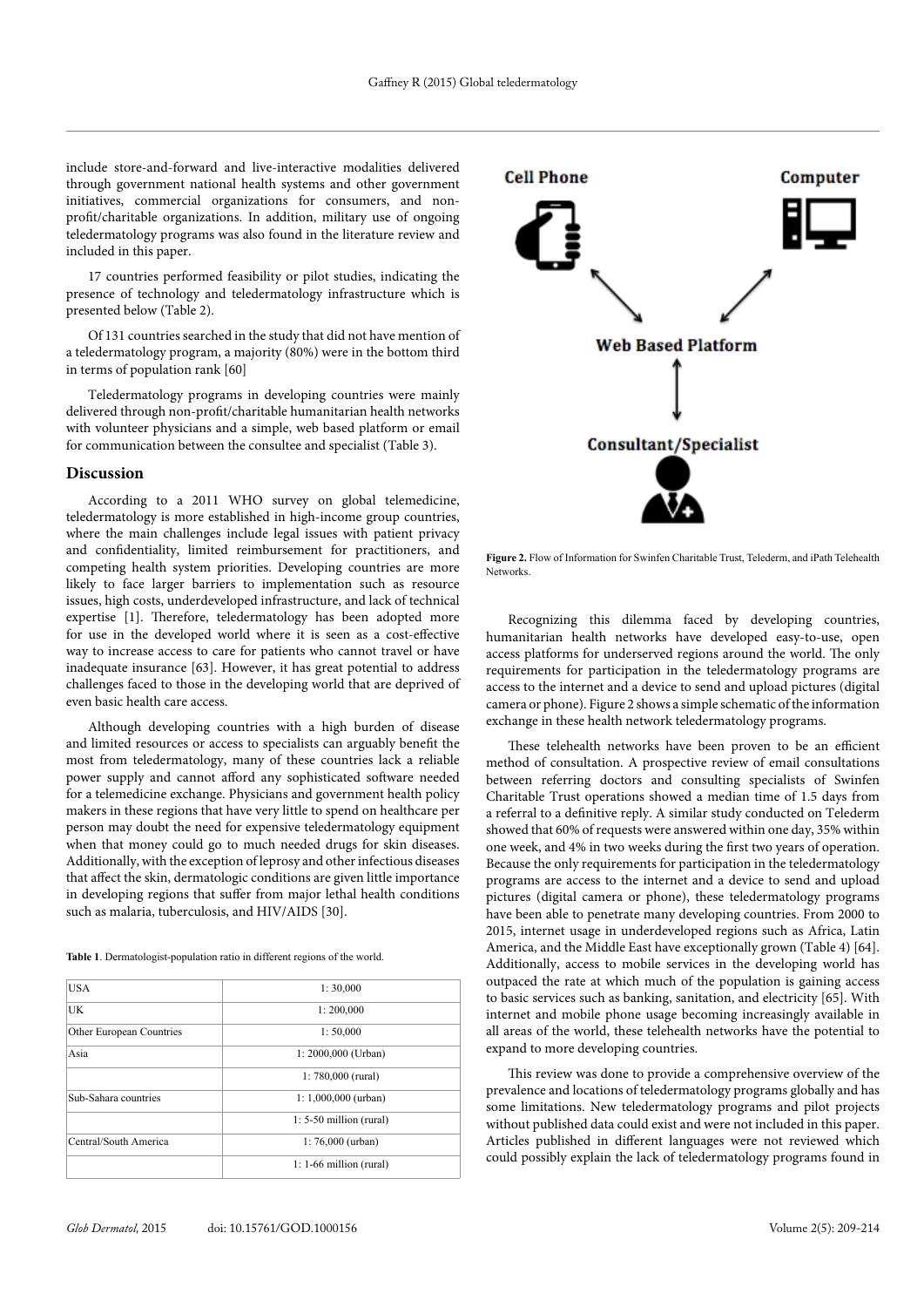#### **Table 2.** Summary of studies on teledermatology programs.

| Study                    | Country      | <b>Name and Location of Consulting Institution</b>                                                                                                                                                   | Geographical<br>Location(s) and/or<br><b>Institution of Patient</b><br>Recruitment                                                                                            | <b>Modality and Relevant</b><br><b>Technology</b>                                                                             | <b>Comments</b>                                                                                                                                                      |
|--------------------------|--------------|------------------------------------------------------------------------------------------------------------------------------------------------------------------------------------------------------|-------------------------------------------------------------------------------------------------------------------------------------------------------------------------------|-------------------------------------------------------------------------------------------------------------------------------|----------------------------------------------------------------------------------------------------------------------------------------------------------------------|
| $[41]$                   | Argentina    | Universidad Nacional de Tucuman                                                                                                                                                                      | Ranchillos, Tucumán<br>(province)                                                                                                                                             | SAF using the Telemedicine in<br>the Provincial System of Health<br>(SIPROSA)                                                 |                                                                                                                                                                      |
| $[42]$                   | Belgium      | Partnership between<br>Department of Dermatology,<br>HôpitalUniversitaireErasme, UniversitéLibre de<br>Bruxelles, Belgium and Dermatology Department<br>of Kaolack Hospital in Senegal, West Africa; | Available to all<br>internet users                                                                                                                                            | Open source free website for<br>telediagnosis, education, and<br>information                                                  | Website titled "Black Skin<br>Dermatology Online", intended<br>for use of consult for patients with<br>dark pigmented skin. Currently no<br>telediagnosis on website |
| $[43]$                   | Chile        | Consultation to a specialist in Santiago, Chile                                                                                                                                                      | Rural communities in<br>Melipilla, Talagante,<br>Isla de Maipo,<br>Curacaví, and María<br>Pinto, Chile                                                                        | SAF using Ministry of Health<br>(MINSAL) TD electronic<br>platform                                                            |                                                                                                                                                                      |
| $[44]$                   | Denmark      | Department of Dermatology, Roskilde Hospital,<br>Roskilde, Denmark                                                                                                                                   | 4 home-care<br>organizations in<br>eastern Denmark                                                                                                                            | program created by Dansk<br>Telemedicin                                                                                       | SAF using Plejenet, a web-based Specifically looked at wound care                                                                                                    |
| $[45]$                   | Egypt        | Department of Dermatology, Al Hussein<br>University Hospital of Al-Azhar University in<br>Cairo, Egypt                                                                                               | Cairo, Egypt; Al<br>Hussein University<br>Hospital of Al-Azhar<br>University                                                                                                  | SAF on a mobile phone with<br>ClickDoc (Click Diagnostics,<br>Boston, MA) software and the<br>telederm.org web-based platform |                                                                                                                                                                      |
| $[46]$                   | Finland      | Department of Dermatology, Tampere University<br>Hospital in Tampere, Finland                                                                                                                        | Ikaalinen, Finland;<br>Primary Health Care<br>Centre in Ikaalinen                                                                                                             | Live-interactive<br>videoconferencing                                                                                         |                                                                                                                                                                      |
| $[47]$                   | Germany      | Clinic for Skin Diseases of the University of<br>Greifswald, Greifswald, Germany                                                                                                                     |                                                                                                                                                                               | SAF on a smart phone and an<br>online web-based portal                                                                        | Information was transmitted directly<br>via patients                                                                                                                 |
| $[48]$                   | Greece       | Department of Dermatology and Plastic Surgery<br>in the Athens General Hospital                                                                                                                      |                                                                                                                                                                               | SAF                                                                                                                           |                                                                                                                                                                      |
| [49]                     | Guatemala    | Division of Dermatology, Albert Einstein<br>College of Medicine, Bronx, NY, USA                                                                                                                      | Lake Atitlán,<br>Guatemala; Rural<br>clinics                                                                                                                                  | SAF on a smart phone with<br>an application developed by<br>ClickMedix (mobile application/<br>encrypted website)             | medical students served as in-country<br>proxies acting as liaisons between the<br>in-country provider team and remote<br>teledermatologist                          |
| [50]                     | Jordan       | Prince Hamzah Hospital in Amman, Jordan                                                                                                                                                              | Mafraq Government<br>Hospital and Queen<br>Rania Hospital in<br>Jordan                                                                                                        | Live-interactive<br>videoconferencing                                                                                         |                                                                                                                                                                      |
| $[51]$                   | Mexico       | Department of Dermatology General Hospital of<br>Mexico in Mexico City                                                                                                                               | Rural clinic in a small<br>island                                                                                                                                             | SAF with social media Facebook<br>used as the web-based platform                                                              |                                                                                                                                                                      |
| $[52]$                   | Mongolia     | Mongolian National University of Medical<br>Sciences in Ulaanbaatar, Mongolia.                                                                                                                       | Districts Dhovd,<br>Khuvgul, and Bulgan                                                                                                                                       | SAF with mobile phone based,<br>open source software platform<br>data uploaded to Open MRS<br>(electronic record system)      |                                                                                                                                                                      |
| $[53]$                   | New Zealand  | Department of Dermatology of Health Waikato<br>in Hamilton                                                                                                                                           | Taumarunui Hospital,<br>Taupo Health Centre<br>and the Ranolf Medical<br>Centre                                                                                               | Live-interactive<br>videoconferencing                                                                                         | in association with the UK<br>Multicentre Teledermatology trials                                                                                                     |
| $\left[54\right]$        | Pakistan     | Department of Pakistan Institute of Medical<br>Sciences in Islamabad, Pakistan                                                                                                                       | Islamabad, Pakistan;<br>Department of Pakistan based platform<br>Institute of Medical<br>Sciences Institute of<br>Dermatology King<br><b>Edward Medical</b><br>College Lahore | SAF using TelmedPak web-                                                                                                      |                                                                                                                                                                      |
| $1-[39]$<br>$2 - [55]$   | South Africa | 1- Telemedicine Unit of the University of<br>Transkei (UNITRA) in Umtata<br>2- Port Shepstone Hospital                                                                                               | 1- Port St. John's,<br>South Africa<br>2- Durban, South<br>Africa: Nelson R<br>Mandela School of<br>Medicine in                                                               | 1- SAF using the iPath<br>application network<br>2- Live-interactive<br>videoconferencing                                     |                                                                                                                                                                      |
| $1 - [56]$<br>$2-[57]$   | Spain        |                                                                                                                                                                                                      | 1- Aragón, Spain                                                                                                                                                              | 1-SAF web-based                                                                                                               | 2- ongoing                                                                                                                                                           |
| $1 - [58]$<br>$2 - [59]$ | Sweden       | 1&2-Department of Dermatology at Sahlgrenska<br>University Hospital                                                                                                                                  | 1-Referred by general<br>practitioners in<br>Gothernberg, Sweden<br>2-unknown                                                                                                 | SAF<br>1- mms messaging on a mobile<br>phone<br>2- Tele-Dermis and iDoc24<br>mobile application                               |                                                                                                                                                                      |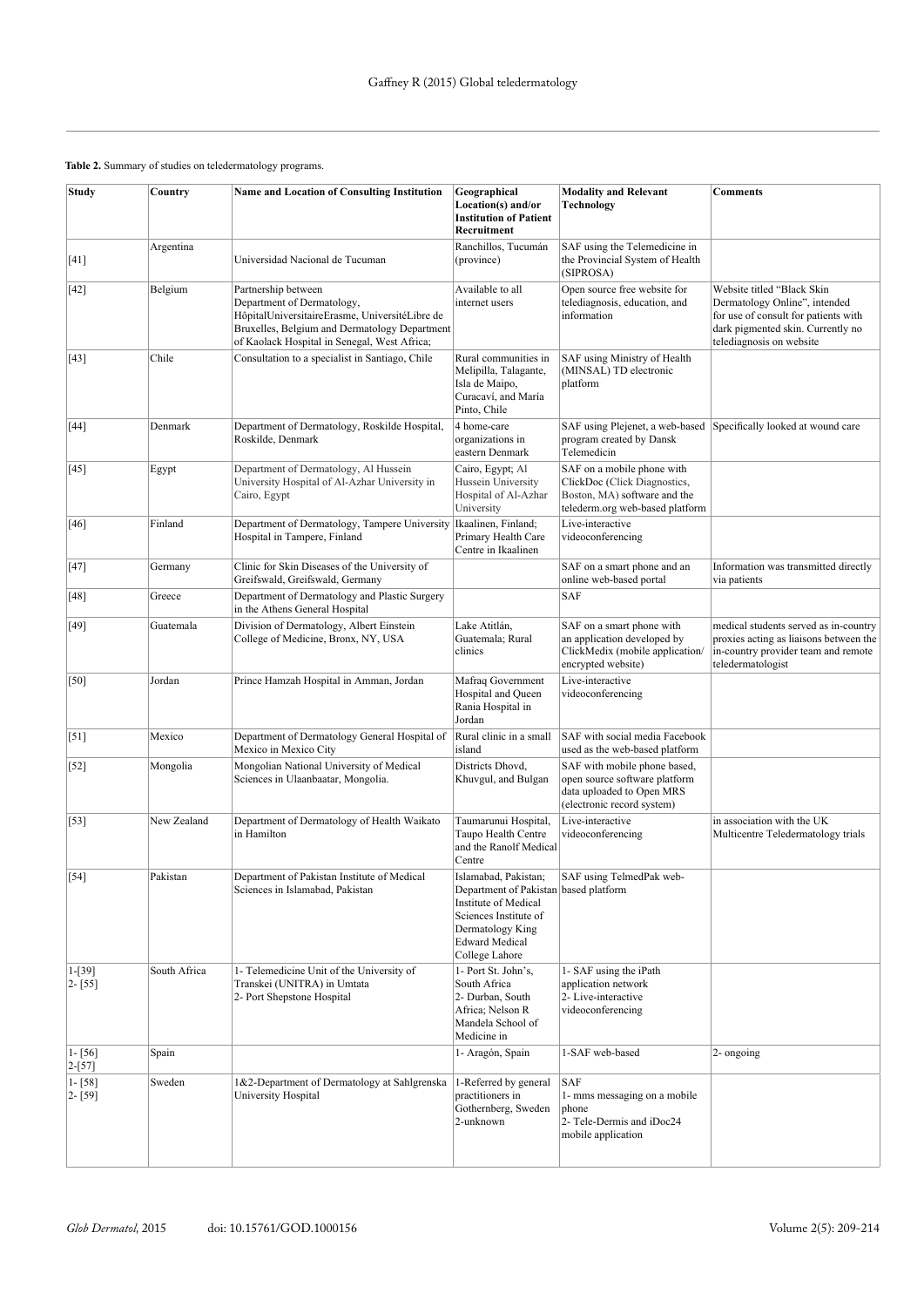|  |  | <b>Table 3. Humanitarian Telehealth Networks.</b> |  |  |
|--|--|---------------------------------------------------|--|--|
|--|--|---------------------------------------------------|--|--|

| Name of<br><b>Network</b>   | <b>Countries Served</b>                                                                                                                                                                                                                                                                                     | <b>Interface Used</b>                                            | <b>Program Information</b>                                                                                                                                                                                            |
|-----------------------------|-------------------------------------------------------------------------------------------------------------------------------------------------------------------------------------------------------------------------------------------------------------------------------------------------------------|------------------------------------------------------------------|-----------------------------------------------------------------------------------------------------------------------------------------------------------------------------------------------------------------------|
| Swinfen<br>Charitable Trust | Timor-Leste, Papua New Guinea,<br>Cambodia, Sri Lanka, Nepal, Iraq,<br>Afghanistan                                                                                                                                                                                                                          | Email                                                            | Second opinions delivered to doctors in developing<br>nations via volunteer specialists around the world.<br>Consults are offered in 30 different specialties, with<br>dermatology being one of the most common [61]. |
| Telederm                    | Africa Telederm Project:<br>Swaziland, Lesotho, Botswana,<br>Liberia, Eritrea, Malawi, Burkina Faso,<br>Mozambique, Uganda, Kenya, Tanzania,<br>Nigeria                                                                                                                                                     | Web based platform:<br>http://www.telederm.org                   | Request is sent with relevant clinical information,<br>and up to 3 images are uploaded and sent to an<br>expert. Correspondence is private. Images can also<br>be sent to an online discussion forum [62].            |
| iPath                       | Solomon islands, Lithuania, Switzerland<br>RAFT (Réseau en Afrique Francophone<br>pour la Télémédecine):<br>Mauritania, Congo (Brazzaville), Benin,<br>Burundi, Tunisia, Chad, Senegal, Rwanda,<br>Mali, Niger, Burkina Faso, Madagascar,<br>Cameroon, Cote D'Ivoire, Morocco,<br>Algeria, Congo (Kinshasa) | Web based platform:<br>http://www.openclinical.org/os iPath.html | Open access telemedicine platform hybrid web<br>and email application for exchange of medical<br>knowledge, distance consultations, group<br>discussions and distance teaching in medicine[39]                        |
|                             | Medecins Sans Frontiers:<br>South Sudan, Congo (Kinshasa), Ethiopia                                                                                                                                                                                                                                         |                                                                  |                                                                                                                                                                                                                       |

**Table 4.** World Internet Usage and Population Statistics.

| <b>World Region</b>     | Internet Users 2000 | Internet Users 2015 | Growth 2000-2015 |
|-------------------------|---------------------|---------------------|------------------|
| Africa                  | 4.514.400           | 318.633.889         | $6.958.2\%$      |
| Latin America/Caribbean | 18.068.919          | 322.422.164         | 1.684.4 %        |
| Middle East             | 3,284,800           | 113,609.510         | 3,358.6%         |

non-English speaking regions. Also, because a majority of the countries without a known teledermatology program were the least populous, it is possible that there is not a significant need for dermatologists in these areas.

#### **Conclusion**

In areas that do not have access to dermatologic care due to distance or simple manpower, teledermatology seems like an ideal solution to reach the underserved. However, many factors such as cost, lack of access to modern communication, and underdeveloped infrastructure serve as major obstacles to its widespread use. Teledermatology has been demonstrated to be feasible and diagnostically accurate in many different settings. Although teledermatology programs are more prevalent in developed countries, non-profit/charitable humanitarian health networks have been able to serve many developing regions with a free and an easy-to-use interface. Future efforts need to focus on expanding the outreach of these existing humanitarian telehealth networks and/or simple, inexpensive technology and strategies to sustain programs in developed countries and developing countries that suffer from a high burden of disease with limited resources.

#### **References**

- 1. http://www.who.int/goe/publications/goe\_telemedicine\_2010.pdf.
- 2. http://www.americantelemed.org/about-telemedicine/what-is-telemedicine .VeXbaEv4vwI.
- 3. Perednia DA, Brown NA (1995) Teledermatology: one application of telemedicine. *Bull Med Libr Assoc* 83: 42-47. [\[Crossref\]](http://www.ncbi.nlm.nih.gov/pmc/articles/PMC225996/)
- 4. https://www.aad.org/members/practice-and-advocacy-resource-center/practicearrangements-and-operations/teledermatology.
- 5. http://www.merritthawkins.com/pdf/a-review-of-physician-to-population-ratios.pdf.
- 6. http://www.ifd.org/about-ifd/who-we-help.
- 7. Burns DA (2004) Introduction and historical bibliography, in Rook' Textbook of Dermatology. Oxford: Blackwell Science. 1.1-1.7.
- 8. Wang Z, Gu H (2009) A review of telemedicine in China. *J Telemed Telecare* 15: 23-27. [\[Crossref\]](http://www.ncbi.nlm.nih.gov/pubmed/19139216)
- 9. https://one.telehealth.ph/beta/2015/01/21/pds-and-nthc-collaborates-trains-newspecialists-for-teledermatology/.
- 10. Lipoff JB, Cobos G, Kaddu S, Kovarik CL (2015) The Africa teledermatology project: A retrospective case review of 1229 consultations from sub-Saharan Africa. *Journal of the American Academy of Dermatology* 72: 1084-1085. [\[Crossref\]](http://www.ncbi.nlm.nih.gov/pubmed/25981007)
- 11. Shin H, Kim DH, Ryu HH, Yoon SY, Jo SJ (2014) Teledermatology consultation using a smartphone multimedia messaging service for common skin diseases in the Korean army: a clinical evaluation of its diagnostic accuracy. *J Telemed Telecare* 20: 70-74. [Crossref]
- 12. Delaigue S, Morand JJ, Olson D, Wootton R, Bonnardot L (2014) Teledermatology in Low-Resource Settings: The MSF Experience with a Multilingual Tele-Expertise Platform. *Front Public Health* 2: 233. [\[Crossref\]](http://www.ncbi.nlm.nih.gov/pubmed/25453029)
- 13. Vega S, Marciscano I, Holcomb M, Erps KA, Major J, et al., (2013) Testing a top-down strategy for establishing a sustainable telemedicine program in a developing country: the Arizona telemedicine program-US Army-Republic of Panama Initiative. *Telemed J E Health* 19: 746-753. [\[Crossref\]](http://www.ncbi.nlm.nih.gov/pubmed/23931731)
- 14. National Telehealth Center, Health workers in cordillera trained on DOH' telemedicine project. 2013.
- 15. Assis TG, Palhares DM, Alkmim MB, Marcolino MS (2013) Teledermatology for primary care in remote areas in Brazil. *J Telemed Telecare* 19: 494-495. [\[Crossref\]](http://www.ncbi.nlm.nih.gov/pubmed/24197397)
- 16. Weinberg J, Kaddu S, Kovarik C (2012) Teledermatology in Developing Countries, in Telemedicine in Dermatology, Springer Berlin Heidelberg. p. 43-53.
- 17. Oliveira TC, Branquinho MJ, Gonçalves L (2012) State of the art in telemedicineconcepts, management, monitoring and evaluation of the telemedicine Programme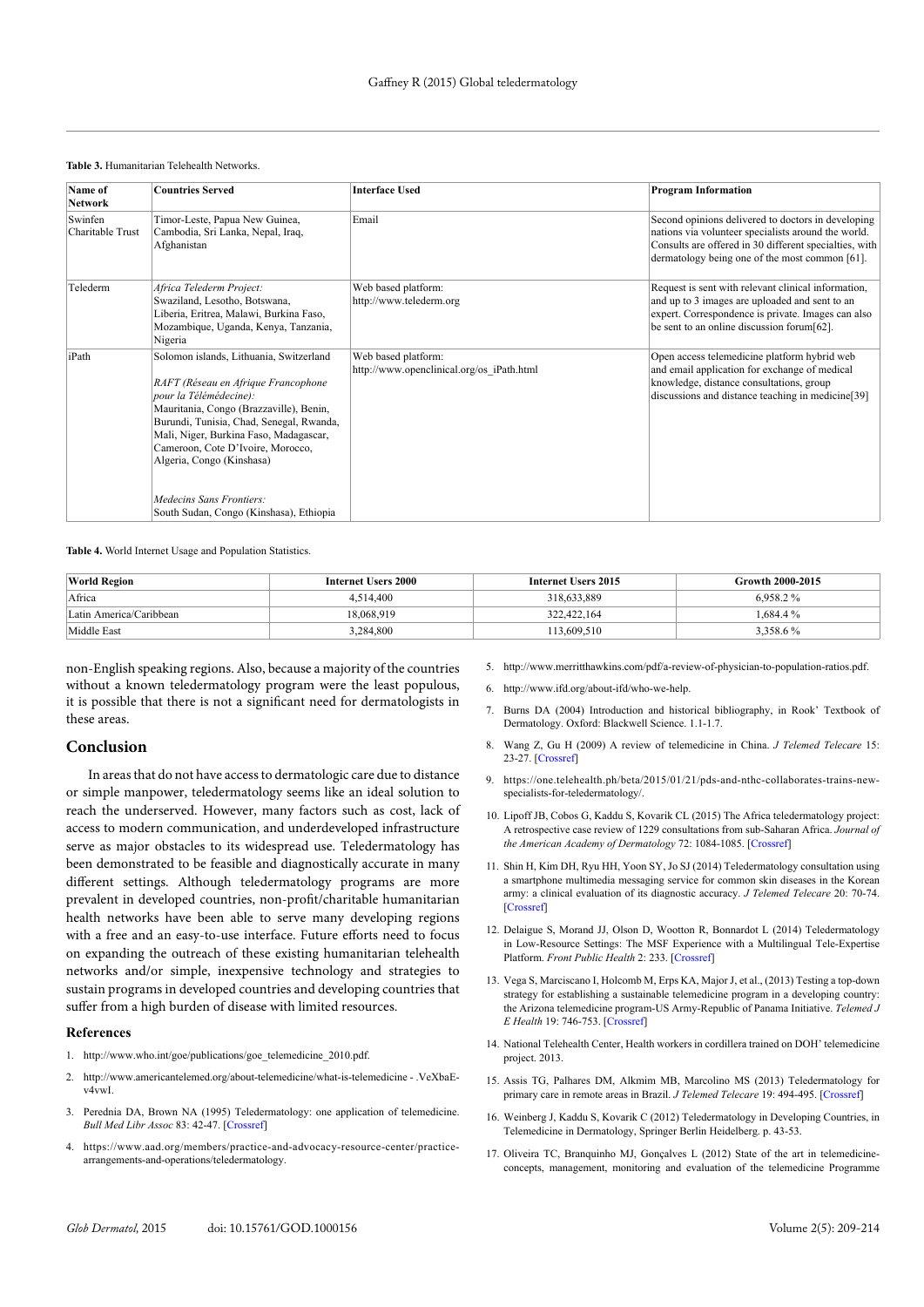in Alentejo (Portugal). *Studies in Health Technology and Informatics* 179: 29-37. [\[Crossref\]](http://www.ncbi.nlm.nih.gov/pubmed/22925783)

- 18. Armstrong AW, Wu J, Kovarik CL, Goldyne ME, Oh DH, et al., (2012) State of teledermatology programs in the United States. *J Am Acad Dermatol* 67: 939-944. [\[Crossref\]](http://www.ncbi.nlm.nih.gov/pubmed/22459360)
- 19. Desai B, McKoy K, Kovarik C (2010) Overview of international teledermatology. *Pan Afr Med J* 6: 3. [\[Crossref\]](http://www.ncbi.nlm.nih.gov/pmc/articles/PMC3063501/)
- 20. Crompton P, Motley R, Morris A (2010) Teledermatology the Cardiff experience. *J Vis Commun Med* 33: 153-158. [Crossref]
- 21. Kaddu S, Soyer HP, Gabler G, Kovarik C (2009) The Africa Teledermatology Project: preliminary experience with a sub-Saharan teledermatology and e-learning program. *J Am Acad Dermatol* 61: 155-157. [\[Crossref\]](http://www.ncbi.nlm.nih.gov/pubmed/19539859)
- 22. Kaddu S, Kovarik C, Gabler G, Soyer PH (2009) Teledermatology in developing countries, in Telehealth in the Developing World. International Development Research Centre: Ottawa, ON. p. 121-134.
- 23. Sánchez C, Triana E, Romero E (2008) A flexible web oriented Telehealth platform using a RIM-HL7 Based Model. in 2008 Euro American Conference on Telematics and Information Systems, EATIS 2008, Aracaju.
- 24. McManus J, Salinas J, Morton M, Lappan C, Poropatich R (2008) Teleconsultation program for deployed soldiers and healthcare professionals in remote and austere environments. *Prehosp Disaster Med* 23: 210-216. [\[Crossref\]](http://www.ncbi.nlm.nih.gov/pubmed/18702266)
- 25. Jemec GB, Heidenheim M, Dam TN, Vang E (2008) Teledermatology on the Faroe Islands*. Int J Dermatol* 47: 891-893. [\[Crossref\]](http://www.ncbi.nlm.nih.gov/pubmed/18937650)
- 26. Mars M (2007) Telemedicine in KwaZulu-Natal: From failure to cautious optimism. *Journal of Telemedicine and Telecare* 13: 57-59.
- 27. See A, Lim AC, Le K, See JA, Shumack SP (2005) Operational teledermatology in Broken Hill, rural Australia. *Australas J Dermatol* 46: 144-149. [\[Crossref\]](http://www.ncbi.nlm.nih.gov/pubmed/16008643)
- 28. Cho JM (2005) TEIN-based teledermatological service system among Korea, China and Austria. in 2005 27th Annual International Conference of the Engineering in Medicine and Biology Society, IEEE-EMBS 2005. Shanghai.
- 29. Lawton S (2004) Development of a district-wide teledermatology service. *Nurs Times* 100: 38-41.
- 30. Schmid-Grendelmeier P, Doe P, Pakenham-Walsh N (2003) Teledermatology in sub-Saharan Africa. *Curr Probl Dermatol* 32: 233-246.
- 31. Mallett RB (2003) Teledermatology in practice. *Clin Exp Dermatol* 28: 356-359. [\[Crossref\]](http://www.ncbi.nlm.nih.gov/pubmed/12823290)
- 32. Schmid-Grendelmeier P1, Masenga EJ, Haeffner A, Burg G (2000) Teledermatology as a new tool in sub-saharan Africa: an experience from Tanzania. *J Am Acad Dermatol* 42: 833-835. [\[Crossref\]](http://www.ncbi.nlm.nih.gov/pubmed/10775865)
- 33. Bilalovic N, Paties C, Mason A (1998) Benefits of using telemedicine and first results in Bosnia and Herzegovina. *J Telemed Telecare* 4: 91-9[3. \[Crossref\]](http://www.ncbi.nlm.nih.gov/pubmed/9640751)
- 34. Valenzuela J, Arguello A, Cendales JG, Rizo CA (2007) Web-based asynchronous teleconsulting for consumers in Colombia: a case study. (1438-8871 (Electronic)).
- 35. Poropatich, R.K., et al., The U.S. Army telemedicine program: general overview and current status in Southwest Asia. *J Med Internet Res* 9: e33. [\[Crossref\]](http://www.ncbi.nlm.nih.gov/pubmed/17954469)
- 36. Klaz I, Wohl Y, Nathansohn N, Yerushalmi N, Sharvit S, et al., (2005) Teledermatology: quality assessment by user satisfaction and clinical efficiency. *Isr Med Assoc J* 7: 487- 490. [\[Crossref\]](http://www.ncbi.nlm.nih.gov/pubmed/16106771)
- 37. Kaliyadan, F., et al., Mobile teledermatology--patient satisfaction, diagnostic and management concordance, and factors affecting patient refusal to participate in Saudi Arabia. *J Telemed Telecare* 19: 315-319. [\[Crossref\]](http://www.ncbi.nlm.nih.gov/pubmed/24163295)
- 38. Janardhanan L1, Leow YH, Chio MT, Kim Y, Soh CB (2008) Experience with the implementation of a web-based teledermatology system in a nursing home in Singapore. *J Telemed Telecare* 14: 404-409. [\[Crossref\]](http://www.ncbi.nlm.nih.gov/pubmed/19047449)
- 39. Brauchli K1, O'mahony D, Banach L, Oberholzer M (2005) iPath a Telemedicine Platform to Support Health Providers in Low Resource Settings. *Stud Health Technol Inform* 114: 11-7. [\[Crossref\]](http://www.ncbi.nlm.nih.gov/pubmed/15923755)
- 40. Arican O (2007) E-dermatology: emails about dermatological diseases on the Internet. *J Dermatol* 34: 375-80. [\[Crossref\]](http://www.ncbi.nlm.nih.gov/pubmed/17535402)
- 41. Rotger VI (2011) Teledermatology: An experience in Tucumán. 8th Argentinean Bioengineering Society Conference, SABI 2011 and 7th Clinical Engineering Meeting.
- 42. Ezzedine K, Amiel A, Vereecken P, Simonart T, Schietse B, et al., (2008) Black Skin Dermatology Online, from the project to the website: a needed collaboration between North and South. *J Eur Acad Dermatol Venereol* 22:1193-1199. [\[Crossref\]](http://www.ncbi.nlm.nih.gov/pubmed/18489566)
- 43. Gatica, JL, Bertoló S, Morales E, Espinoza M, Contreras C (2015) Store-and-forward teledermatogy in Chile: A contribution to primary health care. *Piel* 30: 148-154.
- 44. Zarchi K, Haugaard VB, Dufour DN, Jemec GB (2015) Expert advice provided through telemedicine improves healing of chronic wounds: prospective cluster controlled study. *J Invest Dermatol* 135: 895-900. [\[Crossref\]](http://www.ncbi.nlm.nih.gov/pubmed/25290685)
- 45. Tran K, Ayad M, Weinberg J, Cherng A, Chowdhury M, et al., (2011) Mobile teledermatology in the developing world: implications of a feasibility study on 30 Egyptian patients with common skin diseases. *J Am Acad Dermatol* 64: 302-309. [\[Crossref\]](http://www.ncbi.nlm.nih.gov/pubmed/21094560)
- 46. Lamminen H, Tuomi ML, Lamminen J, Uusitalo H (2000) A feasibility study of realtime teledermatology in Finland. *J Telemed Telecare* 6: 102-107. [\[Crossref\]](http://www.ncbi.nlm.nih.gov/pubmed/10824378)
- 47. Berndt RD, Takenga MC, Kuehn S, Preik P, Dubbermann D, et al., (2012) Development of a mobile teledermatology system. *Telemed J E Health* 18: 668-673. [\[Crossref\]](http://www.ncbi.nlm.nih.gov/pubmed/23050801)
- 48. Maglogiannis I (2004) Design and implementation of a calibrated store and forward imaging system for teledermatology. *J Med Syst* 28: 455-467. [\[Crossref\]](http://www.ncbi.nlm.nih.gov/pubmed/15527033)
- 49. Greisman L, Nguyen TM, Mann RE, Baganizi M, Jacobson M, et al. (2015) Feasibility and cost of a medical student proxy-based mobile teledermatology consult service with Kisoro, Uganda, and Lake Atitlan, Guatemala. *Int J Dermatol* 54: 685-692. [\[Crossref\]](file:///D:/Works/My%20Works/Navneeth/Journals/GOD/GOD-Vol-2/GOD-Vol-2.5/GOD_2.5-AI/References.docx)
- 50. Al Quran HA, Khader YS, Ellauzi ZM, Shdaifat A (2015) Effect of real-time teledermatology on diagnosis, treatment and clinical improvement. *J Telemed Telecare* 21: 93-99. [\[Crossref\]](http://www.ncbi.nlm.nih.gov/pubmed/25589469)
- 51. Garcia-Romero MT1, Prado F, Dominguez-Cherit J, Hojyo-Tomomka MT, Arenas R (2011) Teledermatology via a social networking web site: a pilot study between a general hospital and a rural clinic. *Telemed J E Health* 17: 652-655. [\[Crossref\]](http://www.ncbi.nlm.nih.gov/pubmed/21790270)
- 52. Byamba K, Syed-Abdul S, García-Romero M, Huang CW, Nergyi S, et al. Mobile teledermatology for a prompter and more efficient dermatological care in rural Mongolia. *Br J Dermatol* 173: 265-267. [\[Crossref\]](http://www.ncbi.nlm.nih.gov/pubmed/25494968)
- 53. Oakley AMM, Rennie MH (2004) Retrospective review of teledermatology in the Waikato, 1997-2002. *Australas J Dermatol* 45: 23-28. [\[Crossref\]](http://www.ncbi.nlm.nih.gov/pubmed/14961904)
- 54. Rashid E, Ishtiaq O, Gilani S, Zafar A (2003) Comparison of store and forward method of teledermatology with face-to-face consultation. *J Ayub Med Coll Abbottabad* 15: 34-36. [\[Crossref\]](http://www.ncbi.nlm.nih.gov/pubmed/14552246)
- 55. Mars M, Dlova N (2008) Teledermatology by videoconference: Experience of a pilot project. *South African Family Practice* 50: 70-70d.
- 56. Moreno-Ramirez D, Ferrandiz L, Nieto-Garcia A, Carrasco R, Moreno-Alvarez P, et al. (2007) Store-and-forward teledermatology in skin cancer triage: Experience and evaluation of 2009 teleconsultations. *Arch Dermatol* 143: 479-484. [\[Crossref\]](http://www.ncbi.nlm.nih.gov/pubmed/17438180)
- 57. Lasierra N, Alesanco A, Gilaberte Y, Magallón R, García J (2012) Lessons learned after a three-year store and forward teledermatology experience using internet: Strengths and limitations. *Int J Med Inform* 81: 332-343. [\[Crossref\]](http://www.ncbi.nlm.nih.gov/pubmed/22425394)
- 58. Börve A1, Holst A, Gente-Lidholm A, Molina-Martinez R, Paoli J (2012) Use of the mobile phone multimedia messaging service for teledermatology. *J Telemed Telecare* 18: 292-296. [\[Crossref\]](http://www.ncbi.nlm.nih.gov/pubmed/22802521)
- 59. Börve A1, Terstappen K, Sandberg C, Paoli J (2013) Mobile teledermoscopy-there's an app for that! *Dermatol Pract Concept* 3:41-48. [\[Crossref\]](http://www.ncbi.nlm.nih.gov/pubmed/23785643)
- 60. https://www.census.gov/population/international/data/countryrank/rank.php.
- 61. Wootton R, Youngberry K, Swinfen P, Swinfen R (2014) Prospective case review of a global e-health system for doctors in developing countries*. J Telemed Telecare* 10 Suppl 1: 94-6. [\[Crossref\]](http://www.ncbi.nlm.nih.gov/pubmed/15603625)
- 62. Massone C, Maak D, Hofmann-Wellenhof R, Soyer HP, Frühauf J (2014)